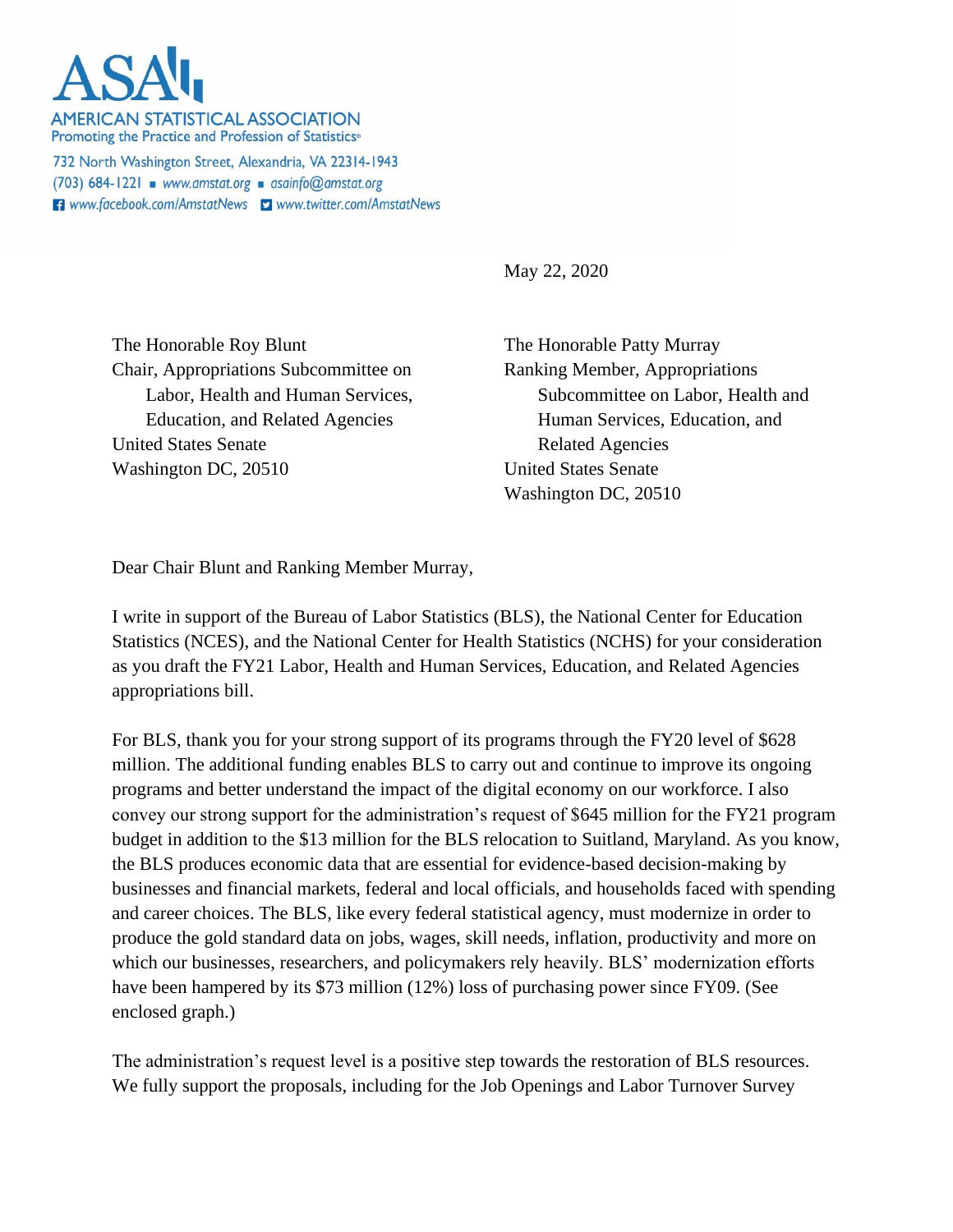(JOLTS). The increased sample size for JOLTS will enable state-level data and more detailed industry data, which will be especially helpful to governors, regional economic development organizations, and other policymakers in the Covid-19 recovery period. We also support the proposed investments for the Consumer Expenditure program. This program is overdue for a new design given its burden on respondents. Resources now feasible through big data and technological advances have the potential to improve inflation and poverty measurement. These improved programs will be especially informative as our country recovers from the Covid-19 pandemic.

For the NCHS, we recommend a funding level of at least \$189 million—an increase of \$14.6 million and realignment of \$14 million in ongoing transfers—which would restore NCHS' budget to its inflation-adjusted FY 2010 funding level. While NCHS work has been critical to monitoring deaths due to Covid-19, recent events, including the opioid crisis, have made clear that our public health data surveillance systems are challenged in many ways, as reported this spring in a National Academies' seminar.<sup>1</sup> For example, current systems are slow to alert us to "change in key indicators so that interventions can be implemented early in a crisis…" They need to be redesigned for automatic reporting and for flexibility to adjust quickly to new crises and to data collection disruption. The recommended funding level would help NCHS to address these challenges.

For the NCES, we echo our requests in a [March 23 joint letter](https://www.amstat.org/asa/files/pdfs/POL-NCES_FY21.pdf) to you with the American Educational Research Associations, two former NCES commissioners, and two former chief statisticians of the United States:

To ensure NCES continues serving its vital mission, we request inclusion of provisions in the FY21 appropriations bill that would enable NCES to rebuild internal capacity through hiring full-time, permanent staff. We also urge at least a 5 percent budget increase for the NCES statistics account that would partially redress its more than 20 percent loss in purchasing power since FY09.

We reiterate points from that letter in the next three paragraphs. The NCES has an ongoing [staffing crisis](https://www.amstat.org/asa/files/pdfs/POL-NCES%20one%20pager_StaffingApprops.pdf) that has reached a point this year likely to result in terminations and cutbacks of critical statistical information programs. All federal statistical agencies conduct some of their work with government staff resources and contract with others—often specialized profit-making firms, but sometimes other federal agencies—to conduct the remainder. The NCES has an exceptionally high budget-to-staff ratio, \$3 million/FTE, which is nine times the median of other federal statistical agencies. This means a higher proportion of the critical statistical data collection design and analysis—normally expected of federal employees—is, instead, performed by contractors. Compared with other statistical agencies, NCES staff resources are

<sup>1</sup> [https://www.nationalacademies.org/event/05-08-2020/cnstat-public-seminars-deaths-of-despair-and-the](https://www.nationalacademies.org/event/05-08-2020/cnstat-public-seminars-deaths-of-despair-and-the-future-of-capitalism)[future-of-capitalism,](https://www.nationalacademies.org/event/05-08-2020/cnstat-public-seminars-deaths-of-despair-and-the-future-of-capitalism) at minute, 1:22.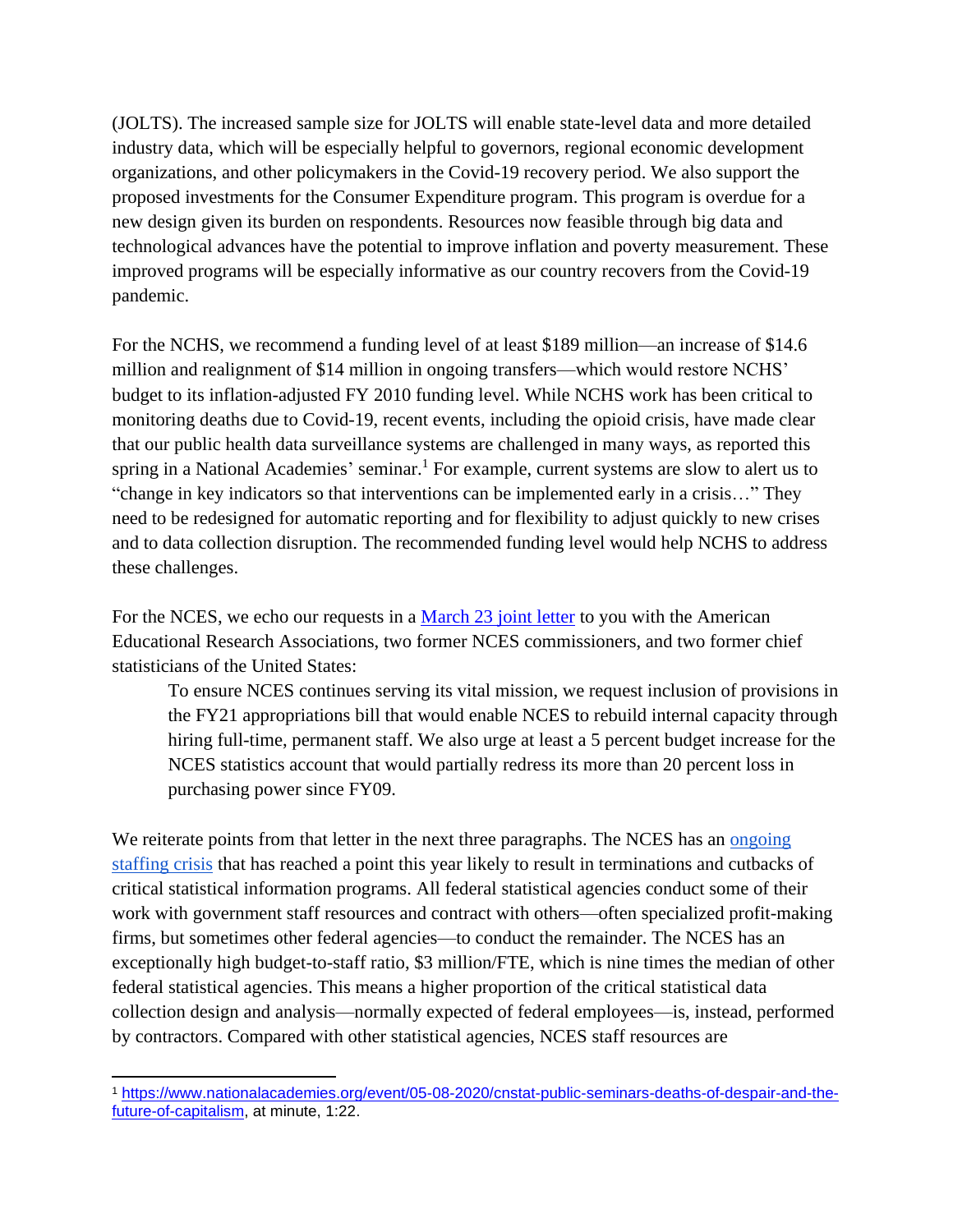disproportionately allocated to overseeing contractors who perform many of these essential statistical activities. We believe this shift has gone too far for THE NCES to be a healthy statistical organization and strongly recommend Congress take explicit actions to address this condition in the FY2021 appropriation process. A set-aside allocation of 20 additional staff would provide a good start to rebuild NCES staff resources.

We also urge the NCES statistics account be funded at a level of at least \$115 million. As shown in the enclosed graph, this account has lost more than 20 percent of its purchasing power since FY09, when its budget was \$116 million. The loss of purchasing power is even greater since FY10–FY12, when the account was at \$125 million or higher. (Our recommended level does not include the \$3 million in the administration's request that is transferred from the statewide longitudinal data systems for the Privacy Technical Assistance Center.) The requested increase of at least 5 percent will help NCES' ability to track emerging education trends, reduce respondent burden, and provide more timely and regional data—efforts that are currently taxed due to both the loss of the agency's purchasing power and its staffing crisis.

Among the surveys that should be prioritized for continuation are the School Survey on Crime and Safety (SSOCS) and the Fast Response Survey System (FRSS), which we understand may be discontinued until staff and funding are in place. SSOCS' estimates of school crime, discipline, and disorder—as well as associated programs and policies—are essential to ensuring our schools provide safe learning environments for our nation's children. FRSS was established to collect data quickly, with minimum response burden, to inform new policies and would be especially helpful in getting our schools back on track as we recover from the Covid-19 pandemic. Increased funding will also be necessary to create and maintain the Postsecondary Student Data System, a major new project in the College Affordability Act of 2019 currently working its way through Congress for reauthorization of the Higher Education Act.

Finally, thank you for your strong support for the National Institutes of Health. We also strongly support the NIH budget.

Sincerely,

Ron Wasserstein Executive Director